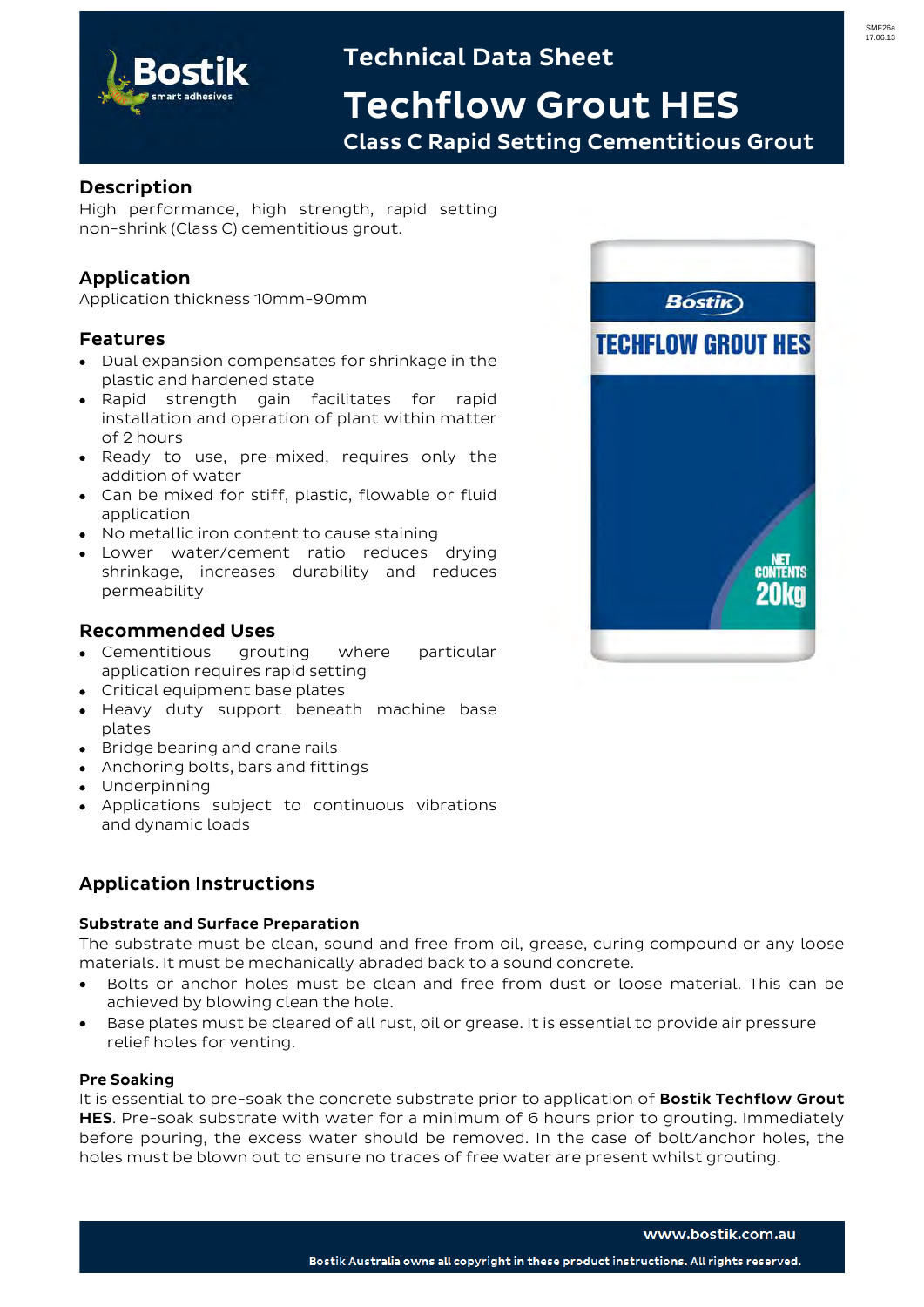

#### Formwork

Formwork must be constructed to facilitate rapid and continuous filling, whilst remaining leak proof and water tight. Foam rubber strips or suitable sealants underneath the formwork are recommended.

#### Unrestrained Surfaces

As **Bostik Techflow Grout HES** is an expanding grout, it is advisable not to have any unrestrained areas.

#### Low Temperature Working

At temperatures below 5ºC the cure rate and strength development rate will be dramatically reduced. If early strength is required, it is advisable to use heated water and condition **Bostik** Techflow Grout HES to 25<sup>o</sup>C. Do not exceed this temperature.

#### High Temperature Working

At temperatures above 30ºC, it is advisable to use water below 20ºC when mixing grout. All materials must be kept cool and away from direct sunlight. If practical, the installation area should be shaded by erecting shade screens. If ambient temperatures are excessive, grouting should be scheduled for early morning or late afternoon.

#### Mixing

**Bostik Techflow Grout HES** requires between 2.2 - 2.8 litres of water per 20kg bag, depending on the desired consistency. For optimum results, mixing should performed using a forced action high shear stirrer powered by a heavy duty electric mixing drill.

- Add pre-measured water to a clean mixing bucket.
- Gradually add powder into the water whilst continuously mixing the contents of the bucket. When the entire contents of the bags have been added to the water, mix for a further 2 - 5 minutes to achieve maximum results. Mix product must be smooth, lump free and homogenous consistency.

It is essential that the grouting operation is continuous hence ensure sufficient labour and mixing capacity is available.

| Consistency    | <b>Water Addition</b> |  |
|----------------|-----------------------|--|
|                | (Litres)              |  |
| <b>Plastic</b> | $2.2 - 2.5$ Li        |  |
| Flowable       | 2.5-2.8 Li            |  |

\* Consistency is in accordance to ASTM C1107/C1107-11 and AS 1478.2-2005 Table 4.1.2.2

#### CAUTION DO NOT MIX BY HAND DO NOT ADD ADDITIONAL WATER

Discard any unused grout that has stiffened or hardened. DO NOT RETEMPER.

#### Pouring

The desired ambient temperature for pouring is approximately 20°C. At this temperature it is essential the grout is placed within 25 minutes of mixing as this will ensure the expansion process is maximised. Ensure the entire area to be grouted is completely filled. We advise the following:

- Use a suitable head box to ensure continuous flow of grout.
- Place/ pour grout from one side, minimizing the likelihood of trapped air.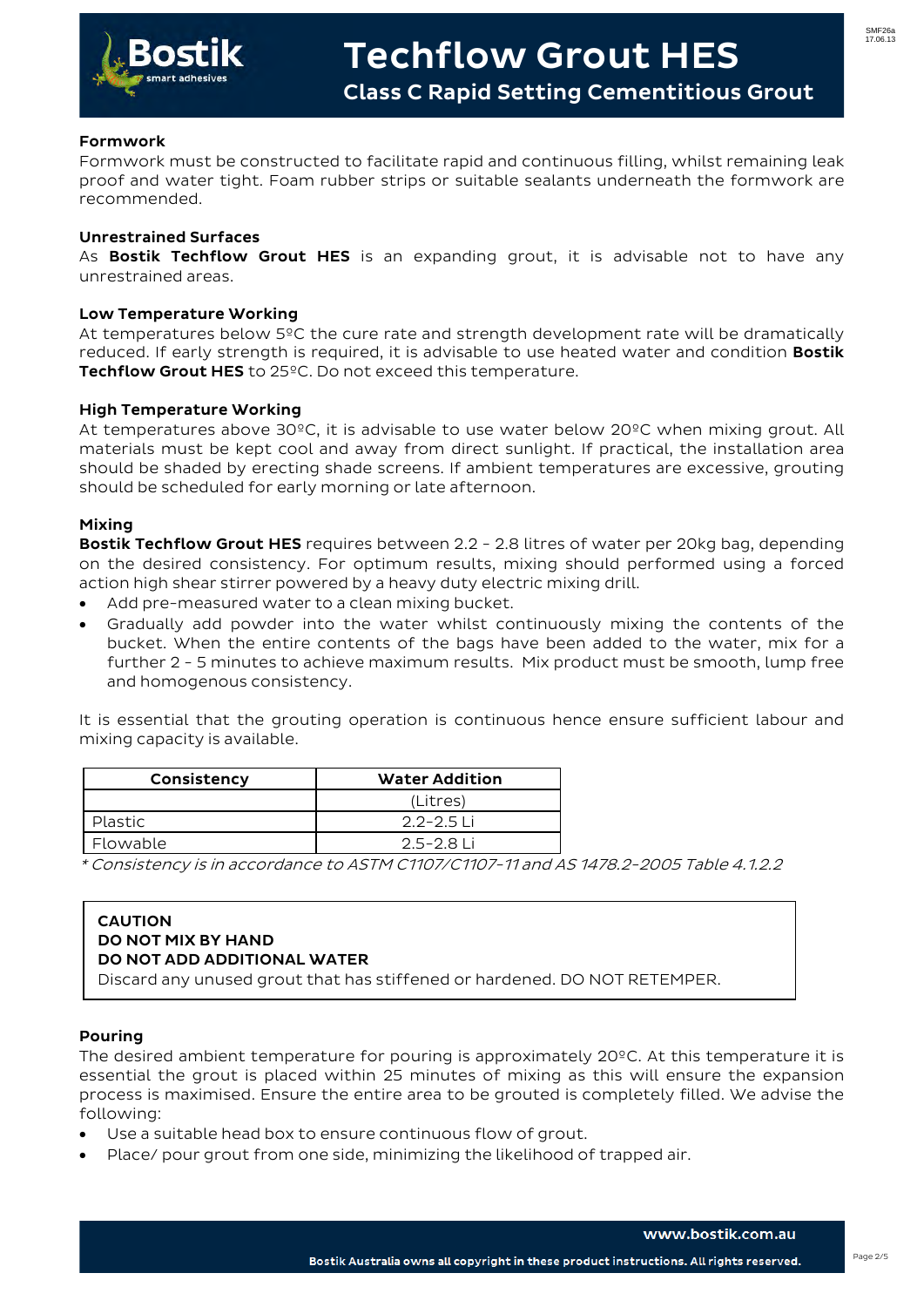

- The grout head must be maintained at all times so that a continuous grout front is achieved.
- Do not use mechanical vibrators to assist in flow as this will cause segregation of aggregate.
- Discard any material that shows signs of stiffening.

### Curing

On completion of grouting the exposed area should be covered with wet hessian, plastic sheeting or **Bostik Bond 'N' Cure** to prevent excessive moisture loss. At ambient temperature, formwork should be removed no sooner than 24 hours after completion of grouting. The covering should stay in place for a further 6 days. Lack of sufficient curing could result in plastic cracking and drying shrinkage on the surface.

## Properties

#### Application Thickness

10mm-90mm

#### Set Time

| Consistency    | <b>Initial</b><br>Set | Final<br><b>Set</b> |
|----------------|-----------------------|---------------------|
| <b>Plastic</b> | 20 mins               | 30 mins             |
| Flowable       | 30 mins               | 60 mins             |
| . .            |                       |                     |

\* Tested in accordance to ASTM C191-08

#### Time For Expansion

| Start :                                                    | $<$ 10 mins |
|------------------------------------------------------------|-------------|
| $F$ inish :                                                | $<$ 20 mins |
| * Tested in accordance to ASTM C940-98a (re-approved 2003) |             |

#### Compressive Strength

| Consistency    | Water<br><b>Addition</b> | <b>MPa</b> |           |           |           |
|----------------|--------------------------|------------|-----------|-----------|-----------|
|                |                          | っ          |           |           |           |
|                | (Litres)                 | hours      | hours     | 1 day     | 28 days   |
| <b>Plastic</b> | $2.2 - 2.5$ Li           | $20 - 25$  | $25 - 30$ | $40 - 50$ | 60-70     |
| Flowable       | 2.5-2.8 Li               | $15 - 20$  | $20 - 25$ | 30-40     | $50 - 60$ |

\* Tested in accordance to AS/NZS 2350.11

#### Coverage

(Litres per 20kg bag)

| Consistency    | <b>Yield (Litres)</b> |  |
|----------------|-----------------------|--|
| <b>Plastic</b> | $10 - 10.5$           |  |
| Flowable       | $105 - 11$            |  |

Bostik Australia owns all copyright in these product instructions. All rights reserved.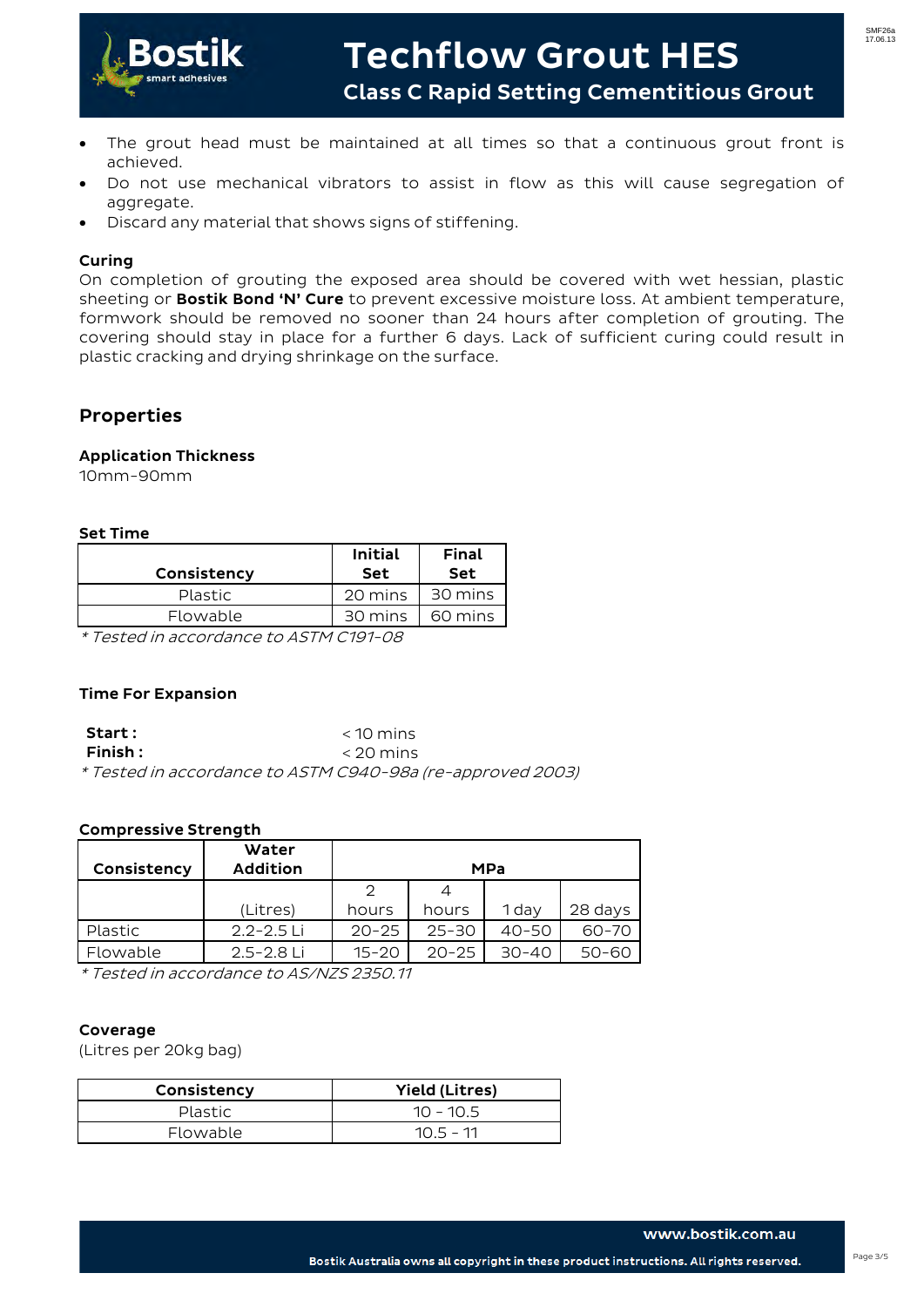

### Fresh Wet Density

Approx 2100 Kg/m3 depending on actual consistency used

### Bags per Cubic Metre

85 - 90 bags depending on actual consistency used

# Pack Size

20kg

## Storage & Shelf Life

**Bostik Techflow Grout HES** has a shelf life of approximately six (6) months in unopened bag. Must be stored in a cool, dry elevated place and protected from high humidity.

### Safety Precautions

SEE THE MATERIAL SAFETY DATA SHEET FOR ADDITIONAL INFORMATION. EMERGENCY INFORMATION: 1800 033 111 (ALL HOURS) MSDS can be downloaded from [www.bostik.com.au](http://www.bostik.com.au/)

### Clean- Up

Bostik Techflow Grout HES should be removed from tools and equipment with clean water immediately after use.

### VOC – 1 g/Lt voccertificates.australia@bostik.com

### Product Details

| <b>ITEM NO</b> | <b>NAME</b><br>ГЕМ                      | <b>SIZE</b> | יםו וח ור                 |
|----------------|-----------------------------------------|-------------|---------------------------|
| $ -$<br>∩∈⊐    | ᆜᄃᆮ<br>−<br>$\mathcal{M}$<br>– –<br>ب — | $\sim$      | $\cap$ $\cap$ $\cap$<br>- |



www.bostik.com.au